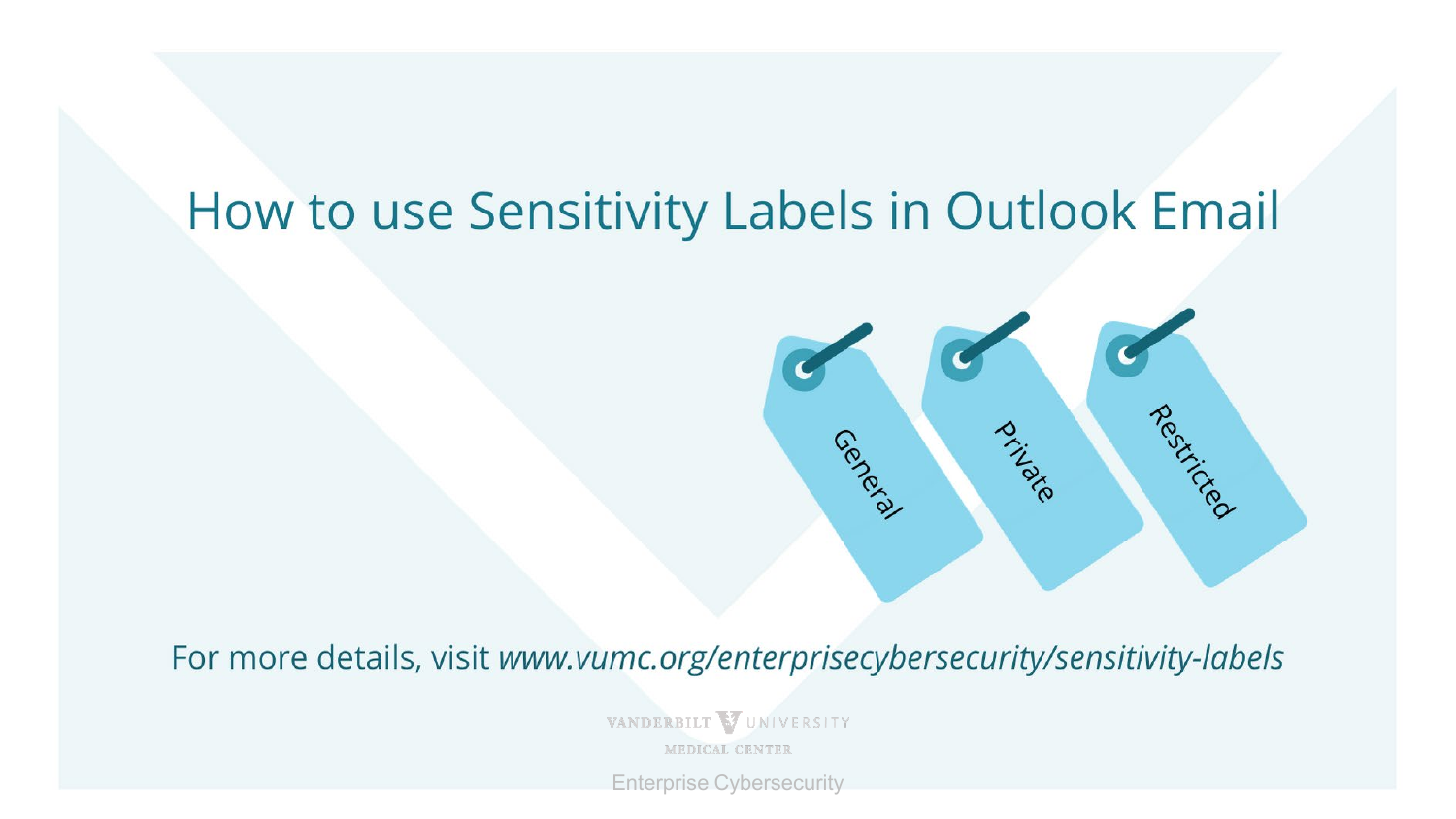### How to use Sensitivity Labels in Outlook Email

- 1. [How to use Sensitivity Labels in Outlook Web App \(OWA\) Email](#page-3-0)
- 2. [How to use Sensitivity Labels in Microsoft Office 365 Email](#page-4-0)

#### What is a Sensitivity Label?

Sensitivity Labels are a feature of VUMC's Microsoft 365 subscription that allow you to classify and protect your email and other content depending on the types of information they contain.

#### Why would I use Sensitivity Labels?

Applying the appropriate Sensitivity Labels to any content will apply different rules to help you to more easily comply with VUMC's requirements for information security. For example, marking an email as Private or Restricted will enable email encryption, whereas leaving the email as General will not.

#### Do I have to use Sensitivity Labels?

VUMC policy requires the use of encryption when transmitting several types of data. If you are unsure about how or when to send information via encrypted email, please ask your supervisor for more information. Alternatively, Accellion Secure File Transfer is still available.

#### How can I read these policies?

To read VUMC policies, visit Policy Tech at [https://vanderbilt.policytech.com.](https://vanderbilt.policytech.com/)

VANDERBILT VUNIVERSITY **MEDICAL CENTER** 

VANDERBILT WUNIVERSITY **MEDICAL CENTER** 

Information Technology Enterprise Cybersecurity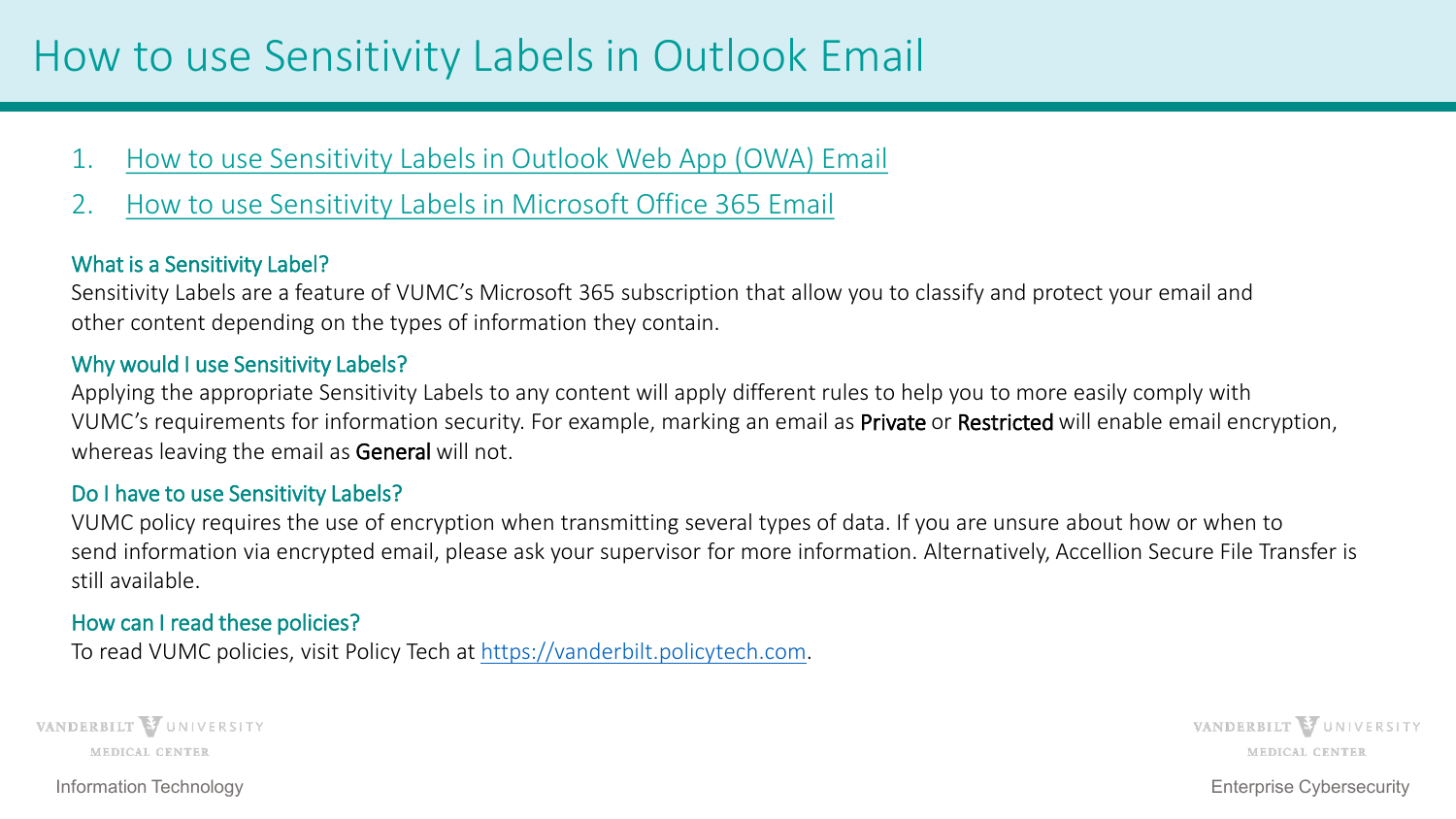### VUMC Sensitivity Labels

| <b>Encryption Label</b> | <b>Restrictions</b>                                   | Use this choice for:                                                                                                                                                                                                                                                                                                      |
|-------------------------|-------------------------------------------------------|---------------------------------------------------------------------------------------------------------------------------------------------------------------------------------------------------------------------------------------------------------------------------------------------------------------------------|
| General                 | <b>No</b><br>restrictions.                            | Data that is not Restricted or Private - VUMC's default data category.                                                                                                                                                                                                                                                    |
| Private                 | Content is<br>encrypted.                              | Data that includes VUMC business-related and/or internal data (e.g. policies, internal<br>communications, attorney work product, clinical protocols, market research) Private<br>Data is potentially sensitive and is not intended to be disclosed outside of the<br>organization without an appropriate business reason. |
| Restricted              | Content is<br>encrypted<br>and can't be<br>forwarded. | Data that VUMC has a contractual, legal, or regulatory obligation to safeguard in the<br>most stringent manner. Unauthorized disclosure or loss of this data would require<br>the organization to notify the affected individual and state or federal authorities.                                                        |
|                         |                                                       |                                                                                                                                                                                                                                                                                                                           |

VANDERBILT VUNIVERSITY MEDICAL CENTER

VANDERBILT VUNIVERSITY MEDICAL CENTER

Information Technology Enterprise Cybersecurity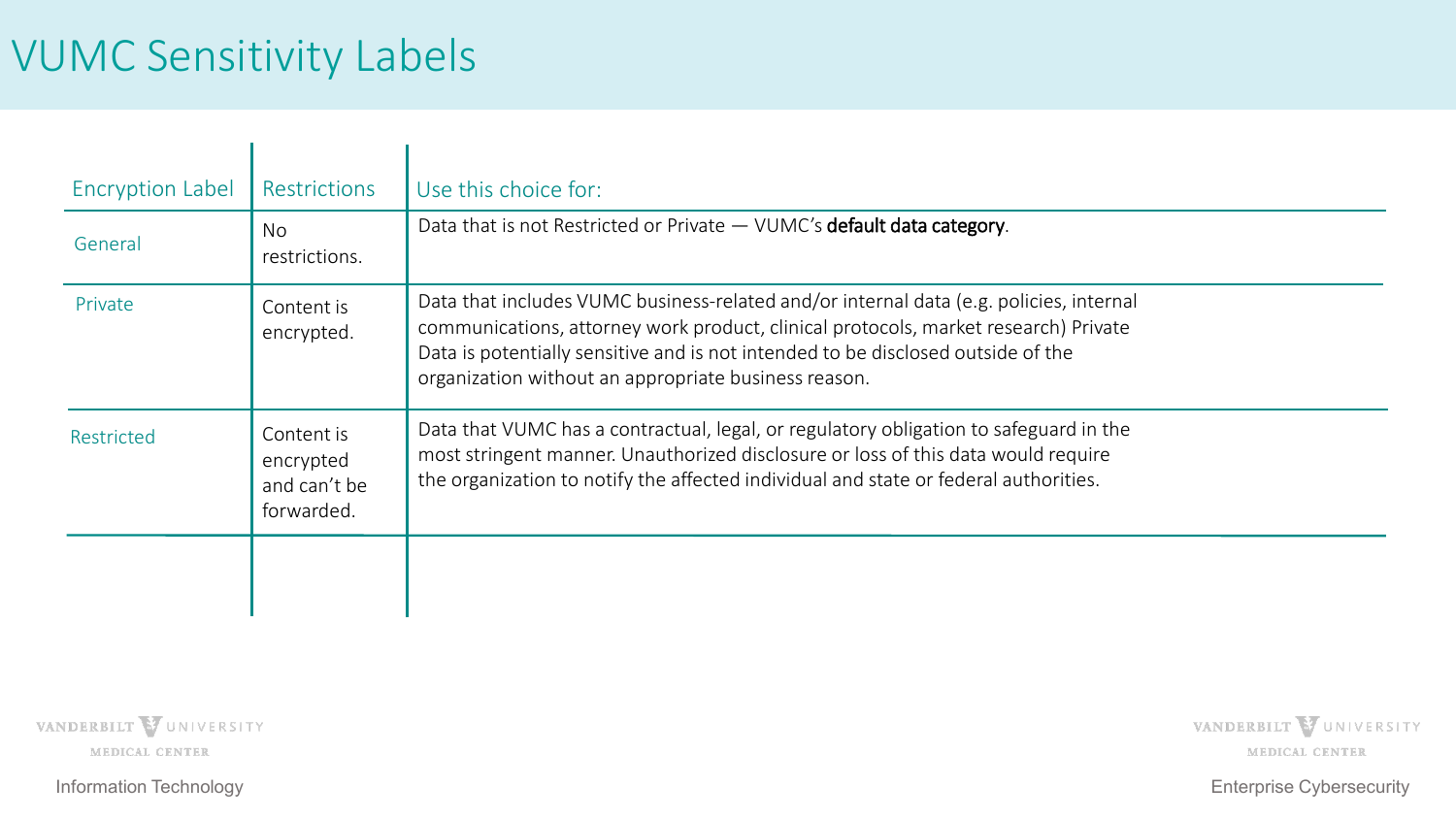### <span id="page-3-0"></span>How to use Sensitivity Labels in Outlook Web Access (OWA) Email

| 3<br>1<br>outlook.office.com/mail/inbox                                                                                                                                                                                                    |                                                |
|--------------------------------------------------------------------------------------------------------------------------------------------------------------------------------------------------------------------------------------------|------------------------------------------------|
| <b>W</b><br><b>Outlook</b><br>Search                                                                                                                                                                                                       | $\frac{1}{2}$ Sensitivity<br>而<br><b>Disca</b> |
| $\mathbb{I}$ Attach $\vee$<br>$\sqrt{\mathcal{S}}$ Sensitivity $\vee$<br>$\triangleright$ Send<br><b>New message</b><br>Inbox $\star$<br>Filter $\vee$<br>Favorites<br>To                                                                  | General                                        |
| Step 1: Login to OWA at: outlook.office.com using your VUMC credentials.                                                                                                                                                                   | Private                                        |
| Step 2: Select "New Message" from the far left of your menu bar.                                                                                                                                                                           | Restricted                                     |
| Step 3: Select "Sensitivity" if your email requires a sensitivity label.<br>Step 4: Choose a Sensitivity Label based on the business need of your email.<br>Click on Learn More and find out details about information protection at VUMC. | Learn more                                     |

VANDERBILT VUNIVERSITY **MEDICAL CENTER** 

Information Technology Enterprise Cybersecurity

VANDERBILT VUNIVERSITY

MEDICAL CENTER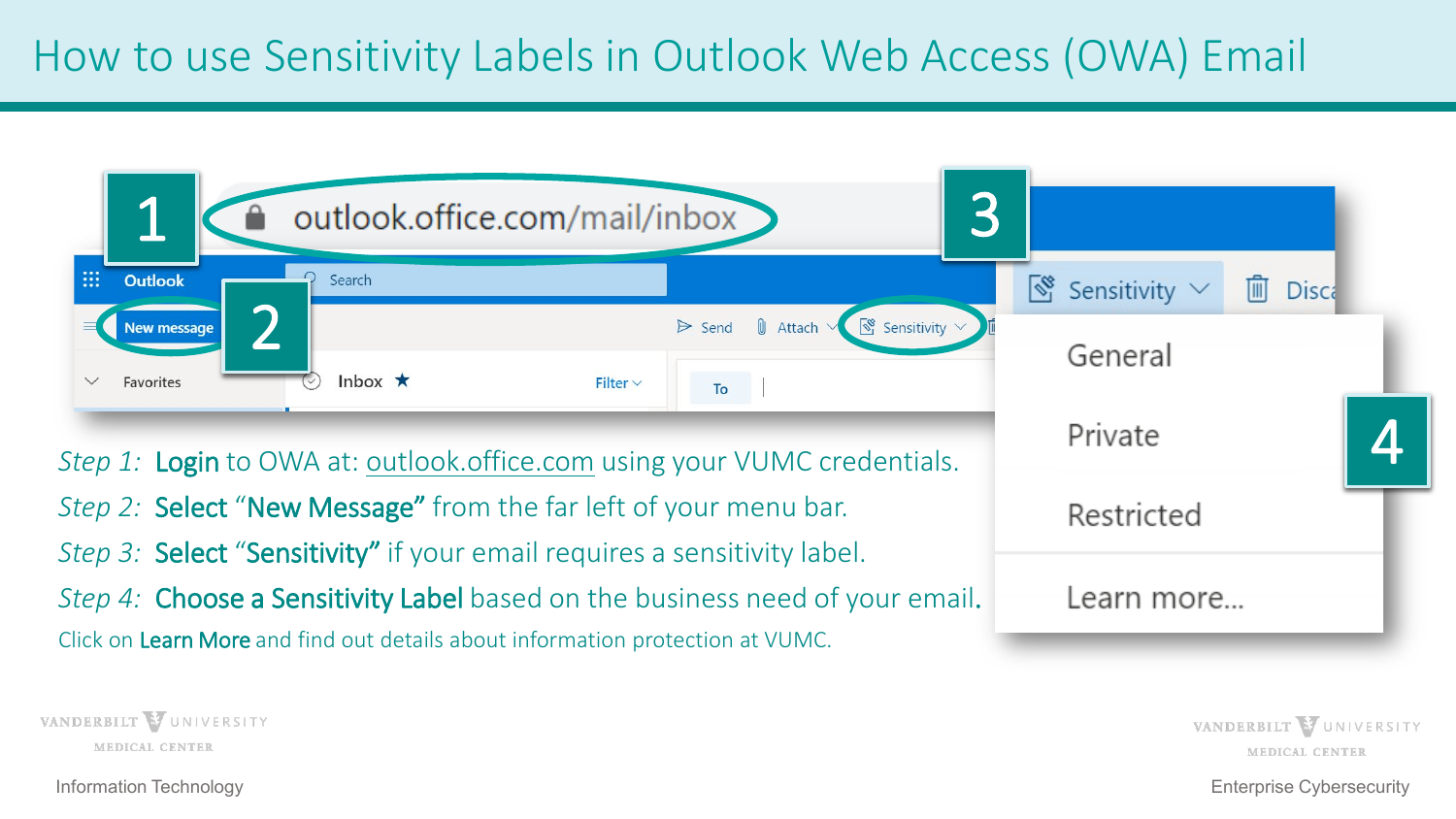### <span id="page-4-0"></span>How to use Sensitivity Labels in Microsoft Office 365 Email



VANDERBILT VUNIVERSITY **MEDICAL CENTER** 

Information Technology Enterprise Cybersecurity

VANDERBILT VUNIVERSITY

**MEDICAL CENTER**